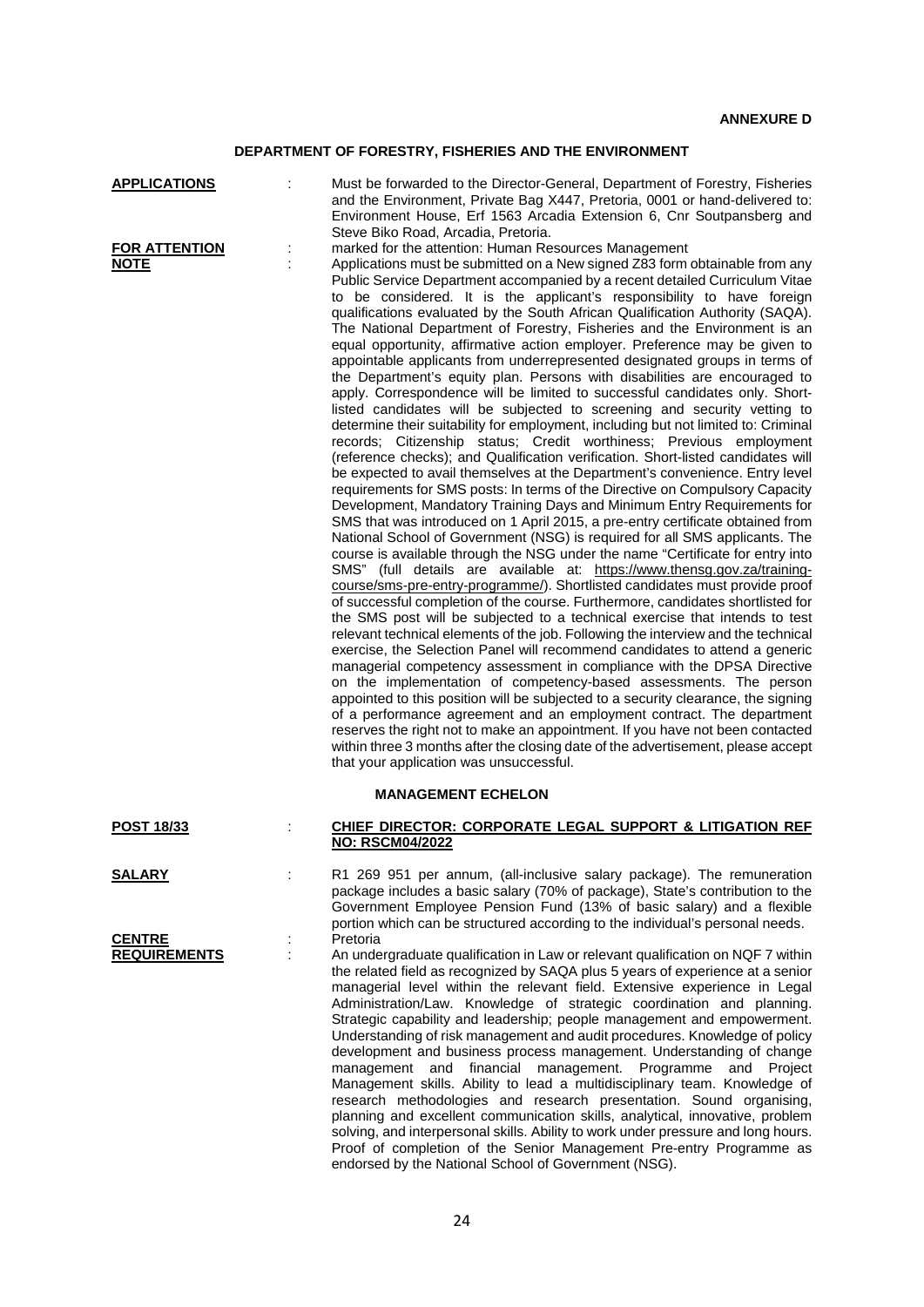| <b>DUTIES</b><br><b>ENQUIRIES</b><br><b>CLOSING DATE</b> | ÷  | Provide overall leadership by ensuring the strategic management and co-<br>ordination as well as the successful functioning of the Chief Directorate. nsure<br>the management of corporate legal support services. Manage litigation,<br>alternative dispute resolutions, losses, and damages to the Department.<br>Ensure provision of corporate legal support and litigation services to minimize<br>the legal risk for the Department. Provide legal opinions on the implementation<br>of relevant legislation and general legal matters. Provide litigation support and<br>ensure PAIA and POPIA compliance. Ensure provision of support for the<br>drafting and vetting of contracts and policies.<br>Ms Vanessa Bendeman Tel No: 012 399 9337<br>20 June 2022                                                                                                                                                                                                       |
|----------------------------------------------------------|----|---------------------------------------------------------------------------------------------------------------------------------------------------------------------------------------------------------------------------------------------------------------------------------------------------------------------------------------------------------------------------------------------------------------------------------------------------------------------------------------------------------------------------------------------------------------------------------------------------------------------------------------------------------------------------------------------------------------------------------------------------------------------------------------------------------------------------------------------------------------------------------------------------------------------------------------------------------------------------|
| <b>POST 18/34</b>                                        |    | DIRECTOR: CORPORATE COMMUNICATION REF NO: CMS07/2022                                                                                                                                                                                                                                                                                                                                                                                                                                                                                                                                                                                                                                                                                                                                                                                                                                                                                                                      |
| <u>SALARY</u>                                            |    | R1 073 187 per annum, all-inclusive annual remuneration package. The<br>remuneration package includes a basic salary (70% of package), state's<br>contribution to the Government Employee Pension Fund (13% of basic salary)<br>and a flexible portion which can be structured according to the individual's<br>personal needs.                                                                                                                                                                                                                                                                                                                                                                                                                                                                                                                                                                                                                                           |
| <b>CENTRE</b><br><b>REQUIREMENTS</b>                     |    | Pretoria<br>An appropriate recognised Bachelor's Degree / Advanced Diploma in<br>Journalism/Communications (NQF7) or relevant related qualification as<br>recognized by SAQA. A minimum of 5 years' experience at a middle/ senior<br>management level in a relevant field; Excellent communications skills (verbal<br>and written); Experience in project management; Clear understanding and/or<br>exposure to the government communications system; Good interpersonal,<br>stakeholder liaison and financial management skills; Knowledge of Public<br>Finance Management Act (PFMA) and Treasury Regulations; Good<br>managerial, organisational, administration, analytical and interpersonal skills;<br>The ability to work efficiently in a team and under pressure; Candidate must be<br>willing to travel and work over extended hours. Successful completion of Senior<br>Management Pre-entry programme as endorsed by National School of<br>Government (NSG). |
| <b>DUTIES</b>                                            |    | Manage the development and implementation of the department's editorial and<br>publications strategy/programme. Oversee editorial content and production<br>timelines for a broad portfolio of publications. Manage media-buying portfolio<br>in the department. Lead the development and creation of advertising,<br>advertorial, awareness-raising products for various campaigns across multiple<br>channels. Manage department wide graphics standards and brand consistency<br>for internal and external visibility. Manage the corporate identity, branding and<br>exhibition portfolio of the department. Manage the development and<br>implementation of electronic communication (social media, website and<br>intranet) plans that allow the department to take advantage of the various<br>digital platforms.                                                                                                                                                  |
| <b>ENQUIRIES</b><br><b>CLOSING DATE</b>                  |    | Mr A Modise Tel No: (012) 399 9943<br>06 June 2022                                                                                                                                                                                                                                                                                                                                                                                                                                                                                                                                                                                                                                                                                                                                                                                                                                                                                                                        |
| <b>OTHER POSTS</b>                                       |    |                                                                                                                                                                                                                                                                                                                                                                                                                                                                                                                                                                                                                                                                                                                                                                                                                                                                                                                                                                           |
| <b>POST 18/35</b>                                        | Ì. | SENIOR MANAGER: COLLECTION AND TRANSPORT - GENERAL<br>WASTE REF NO: WB01/2022<br>(2 year contract)                                                                                                                                                                                                                                                                                                                                                                                                                                                                                                                                                                                                                                                                                                                                                                                                                                                                        |
| <b>SALARY</b><br><b>CENTRE</b><br><b>REQUIREMENTS</b>    |    | R1 104 588 per annum, (Total cost to company)<br>Pretoria<br>An appropriate recognised Bachelor's Degree in Environmental Management/<br>Engineering / Economics / Natural Science / Logistics (NQF Level 07) or<br>equivalent relevant qualification. A minimum of five years' experience at middle<br>management level. Plus extensive experience in environmental management<br>and waste management as well as the associated legal framework. Strong<br>logistics planning and project management skills. Understanding of the work of<br>Government and the various stakeholders. Service orientated. Sound<br>organising, planning and leadership skills. Knowledge of HR management<br>practices. Ability to interpret and implement policies, strategies and legislation.<br>Good communication,<br>analytical, innovative, problem solving,<br>and<br>interpersonal skills. Knowledge of the Public Finance Management Act (PFMA)                               |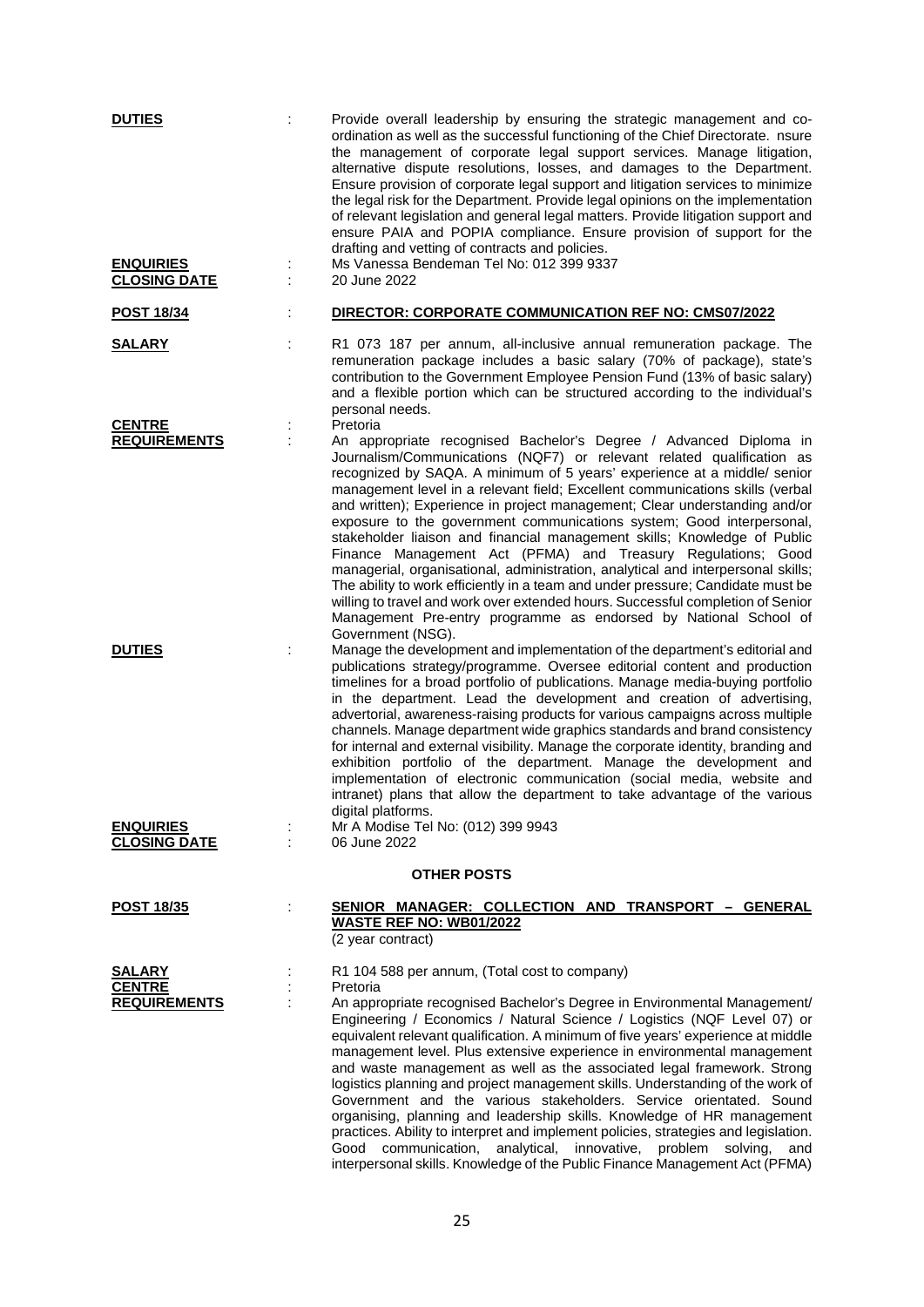| <b>DUTIES</b>                                         |    | and Treasury Regulations. Ability to work under pressure and long hours. In<br>possession of a valid driver's licence.<br>Design and implement an efficient waste tyre management network (collection,<br>transportation, storage, pre-processing and processing facilities) across the<br>country. Provide specialist input to equitable incentive programmes for the<br>different stakeholders groups within the waste tyre management value chain.<br>Support all relevant stakeholders along the value chain in complying with all<br>relevant legislation. Evaluate and monitor allocation of waste tyres to<br>prospective pre-processors and processors. Review and implement an<br>equitable and financially sustainable operational model for all stakeholder<br>groups. Ensure that demand forecasts as well as the associated reports are<br>submitted by both transporters and processors to enable efficient demand<br>planning. Offer hands on support to all stakeholder groups in their respective<br>regions. |
|-------------------------------------------------------|----|--------------------------------------------------------------------------------------------------------------------------------------------------------------------------------------------------------------------------------------------------------------------------------------------------------------------------------------------------------------------------------------------------------------------------------------------------------------------------------------------------------------------------------------------------------------------------------------------------------------------------------------------------------------------------------------------------------------------------------------------------------------------------------------------------------------------------------------------------------------------------------------------------------------------------------------------------------------------------------------------------------------------------------|
| <b>ENQUIRIES</b><br><b>NOTE</b>                       |    | Mr T Moremi Tel No: (012) 399 9661<br>Preference will be given to qualifying female candidates and people living with                                                                                                                                                                                                                                                                                                                                                                                                                                                                                                                                                                                                                                                                                                                                                                                                                                                                                                          |
| <b>CLOSING DATE</b>                                   |    | disability.<br>03 June 2022                                                                                                                                                                                                                                                                                                                                                                                                                                                                                                                                                                                                                                                                                                                                                                                                                                                                                                                                                                                                    |
| <b>POST 18/36</b>                                     | t, | <b>SENIOR FINANCIAL MANAGEMENT SPECIALIST REF NO: WB02/2022</b>                                                                                                                                                                                                                                                                                                                                                                                                                                                                                                                                                                                                                                                                                                                                                                                                                                                                                                                                                                |
|                                                       |    | (2 year contract)                                                                                                                                                                                                                                                                                                                                                                                                                                                                                                                                                                                                                                                                                                                                                                                                                                                                                                                                                                                                              |
| SALARY<br><b>CENTRE</b>                               |    | R758 776 per annum, (Total cost to company)<br>Pretoria                                                                                                                                                                                                                                                                                                                                                                                                                                                                                                                                                                                                                                                                                                                                                                                                                                                                                                                                                                        |
| <b>REQUIREMENTS</b>                                   |    | An appropriate recognised Bachelor's Degree in Accounting/ Financial<br>Management or equivalent qualification (NQF Level 7). A minimum of three<br>years' experience in the finance field. Knowledge of Generally Recognize<br>Accounting Practices (GRAP). Good organizational, communication,<br>interpersonal and administrative skills. Experience in or an advanced<br>knowledge of the provisions of the PFMA and Treasury Regulations and<br>associated provisions, regulations and norms and standards. Ability to<br>develop, interpret and apply policies, strategies and legislation. Good<br>stakeholder coordination and engagement, Sound research, knowledge<br>management, change management, problem solving and analysis, people<br>management and empowerment as well as programme and project<br>management skills.                                                                                                                                                                                       |
| <b>DUTIES</b>                                         | ÷  | Budget planning and monitoring. Ensure compliance control and manage bank<br>account. Ensure timely compilation and submission of various financial reports.<br>Compile working papers for the Annual Financial Statements. Ensure<br>administration and maintenance of financial accounts and records. Ensure<br>certification of compliance to the financial management performance indicators<br>in accordance with the Public Finance Management Act (PFMA). Process<br>payments for service providers. Manage audit intervention and implementation<br>of audit recommendation. Provide effective financial management reports.<br>Manage organisational expenditure reporting and control of cash flow.                                                                                                                                                                                                                                                                                                                  |
| <b>ENQUIRIES</b><br><b>CLOSING DATE</b>               | ÷  | Mr Obed Baloyi Tel No: (012) 399 9843<br>03 June 2022                                                                                                                                                                                                                                                                                                                                                                                                                                                                                                                                                                                                                                                                                                                                                                                                                                                                                                                                                                          |
| <b>POST 18/37</b>                                     | ÷  | SUPPLY CHAIN MANAGEMENT SPECIALIST REF NO: WB03/2022<br>(2 year contract)                                                                                                                                                                                                                                                                                                                                                                                                                                                                                                                                                                                                                                                                                                                                                                                                                                                                                                                                                      |
| <b>SALARY</b><br><b>CENTRE</b><br><b>REQUIREMENTS</b> | ÷  | R758 776 per annum, (Total cost to company)<br>Pretoria<br>An appropriate recognised Bachelor's Degree in Supply Chain Management<br>(SCM) or Public Administration/Management or equivalent relevant<br>qualification (NQF Level 7). A minimum of three years' experience in the SCM<br>field. Knowledge and experience of senior managerial supply chain<br>management function. Experience in or an advanced knowledge of the<br>provisions of the Public Finance Management Act (PFMA) and Treasury<br>Regulations and associated provisions, regulations and norms and standards.<br>Ability to develop, interpret and apply policies, strategies and legislation. Good<br>stakeholder coordination and engagement, Sound research, knowledge<br>management, change management, strategic capability and leadership,<br>problem solving and analysis, people management and empowerment as well                                                                                                                           |
| <b>DUTIES</b>                                         |    | as programme and project management skills.<br>Manage contract administration and receipt of Service Level Agreements.<br>Interpret, understand and implement Supply Chain Management as contained                                                                                                                                                                                                                                                                                                                                                                                                                                                                                                                                                                                                                                                                                                                                                                                                                             |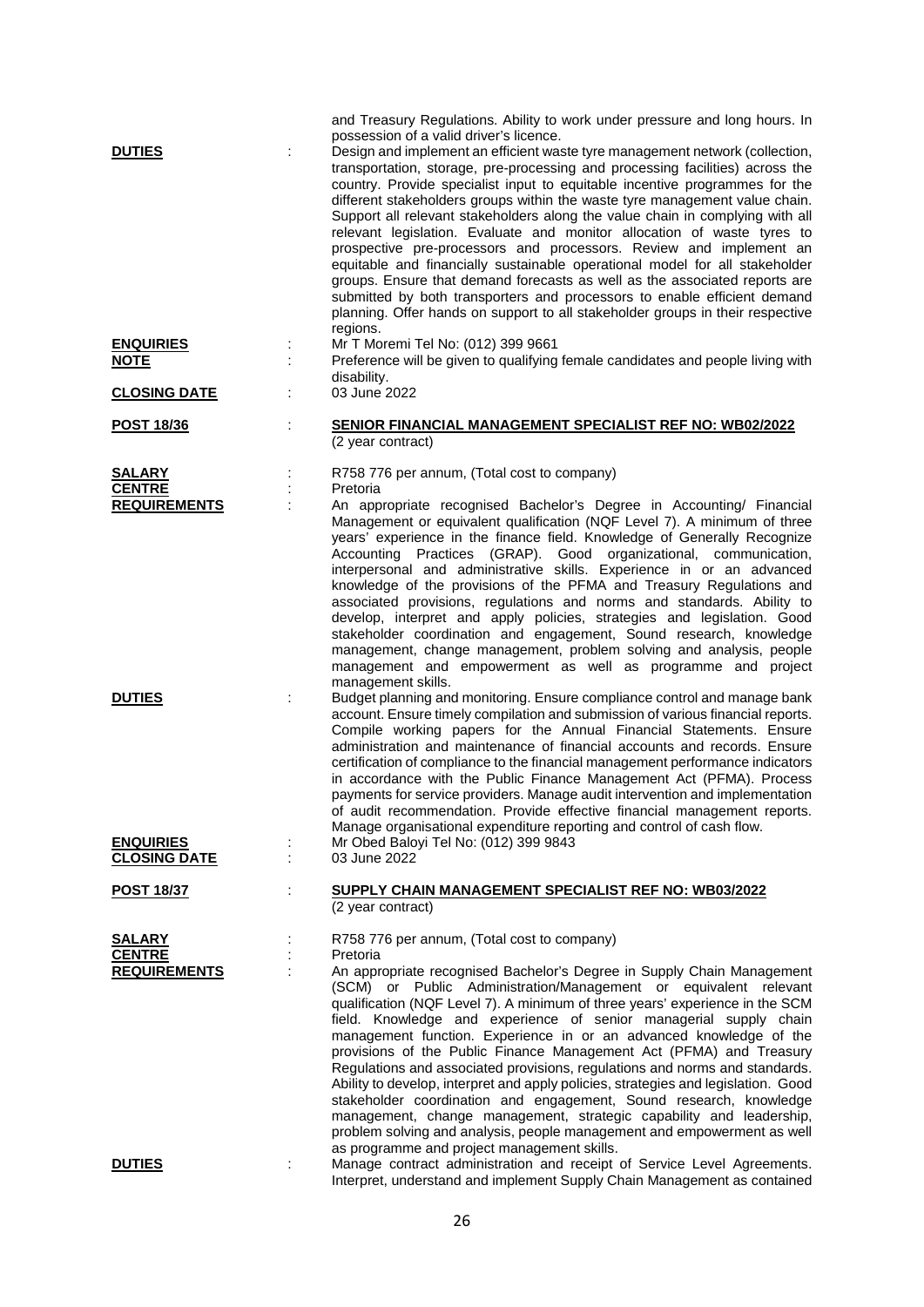| <b>ENQUIRIES</b><br><b>CLOSING DATE</b>        | in relevant legislation and regulations. Advise on sound contract management<br>principles. Manage the asset register and ensure verification of asset on an<br>annual basis. Control assets (including disposal management). Implement<br>relevant policies and procedures with respect to Supply Chain and Asset<br>Management. Develop and implement internal control procedures to ensure<br>the management of risk. Monitor procurement risk arising from contracts and<br>asset disposals. Provide advisory services in determining the Bid evaluation<br>criteria, compilation of bid documents, evaluation of Bids<br>and<br>recommendations. Provide a support service to the Senior Manager: Supply<br>Chain Management. Liaise with relevant role-players in the environment<br>regarding specific and transversal procurement matters. Ensure effective<br>financial and human resources management.<br>Mr Obed Baloyi Tel No: (012) 399 9843<br>÷<br>03 June 2022                                                                             |
|------------------------------------------------|------------------------------------------------------------------------------------------------------------------------------------------------------------------------------------------------------------------------------------------------------------------------------------------------------------------------------------------------------------------------------------------------------------------------------------------------------------------------------------------------------------------------------------------------------------------------------------------------------------------------------------------------------------------------------------------------------------------------------------------------------------------------------------------------------------------------------------------------------------------------------------------------------------------------------------------------------------------------------------------------------------------------------------------------------------|
| <b>POST 18/38</b>                              | DEPOT OPERATIONS SPECIALISTS REF NO: WB04/2022<br>÷<br>(2 year contract)                                                                                                                                                                                                                                                                                                                                                                                                                                                                                                                                                                                                                                                                                                                                                                                                                                                                                                                                                                                   |
| SALARY<br><b>CENTRE</b><br><b>REQUIREMENTS</b> | R680 141 per annum, (Total cost to company)<br>Pretoria<br>An appropriate three-year Bachelor's degree/National Diploma (NQF6) in<br>Environmental Management/ Sciences or Engineering or Natural Sciences.<br>Experience in environmental management. Thorough knowledge of<br>environmental legislation. Ability to manage and plan for activities, including<br>projects and policy matters. Sound organising and planning skills, Analytical<br>thinking. Expert level of computer literacy- skilled and confident user in office<br>applications such as MS Word, Excel, PowerPoint, Publisher. Good<br>interpersonal skills, communication skills (spoken and written), excellent<br>project management skills, conflict management. The incumbent must have<br>the ability to work independently and efficiently under pressure. In possession<br>of a valid driver's licence.                                                                                                                                                                      |
| <b>DUTIES</b>                                  | Ensure that there are sufficient storage facilities to respond to existing<br>production rates and patterns. Support the depots in complying with all relevant<br>legislations. Manage the allocation of waste tyres to depots (Capacity and<br>suitability management of depots). Ensure that the depots are provided with all<br>relevant resources (equipment and financial) to enable a financially sustainable<br>operation. Ensure that invoices as well as accompanying supporting<br>documentation is collected form the transporters in order to facilitate payments<br>as well as planning.                                                                                                                                                                                                                                                                                                                                                                                                                                                      |
| <b>ENQUIRIES</b><br><b>CLOSING DATE</b>        | Mr B Taenzana Tel No: (012) 399 8567<br>03 June 2022                                                                                                                                                                                                                                                                                                                                                                                                                                                                                                                                                                                                                                                                                                                                                                                                                                                                                                                                                                                                       |
| <b>POST 18/39</b>                              | <b>REGIONAL COORDINATOR REF NO: WB05/2022</b><br>(2 year contract)                                                                                                                                                                                                                                                                                                                                                                                                                                                                                                                                                                                                                                                                                                                                                                                                                                                                                                                                                                                         |
| SALARY<br><b>CENTRE</b><br><b>REQUIRMENTS</b>  | R562 234 per annum, (Total cost to company)<br>Cape Town<br>An appropriate 3 year Bachelor's degree/National Diploma in Environmental<br>Management or Environmental Science. Extensive experience in project<br>environmental<br>management.<br>Thorough<br>management.<br>Experience in<br>knowledge of environmental legislation. Sound organising and planning skills,<br>Analytical thinking. Expert level of computer literacy-skilled and confident user<br>in office applications such as MS Word, Excel, PowerPoint, Publisher.<br>Excellent communication, interpersonal and writing skills. Ability to work<br>individually and in a team. Ability to work effectively with stakeholders at<br>various levels. Ability to work under extreme pressure. Proactive approach to<br>meeting deadlines and delivering results with limited supervision. Articulate,<br>Multi-tasking, Creativity, Innovation, Maturity and professionalism. Ability to<br>work independently with limited supervision. In possession of a valid driver's<br>licence. |
| <b>DUTIES</b>                                  | Support dealers, micro collectors, transporters, micro depots, depots and<br>processors in their regions with daily operations relating to waste tyres<br>collections and deliveries. Undertake routine checks to verify data submitted<br>(in relation to performance against set targets). Undertake routine audits to<br>verify information submitted for payments. Undertake routine checks to ensure<br>compliance to contractual obligations and the relevant legislation. Conduct the<br>level of compliance on the depot.                                                                                                                                                                                                                                                                                                                                                                                                                                                                                                                          |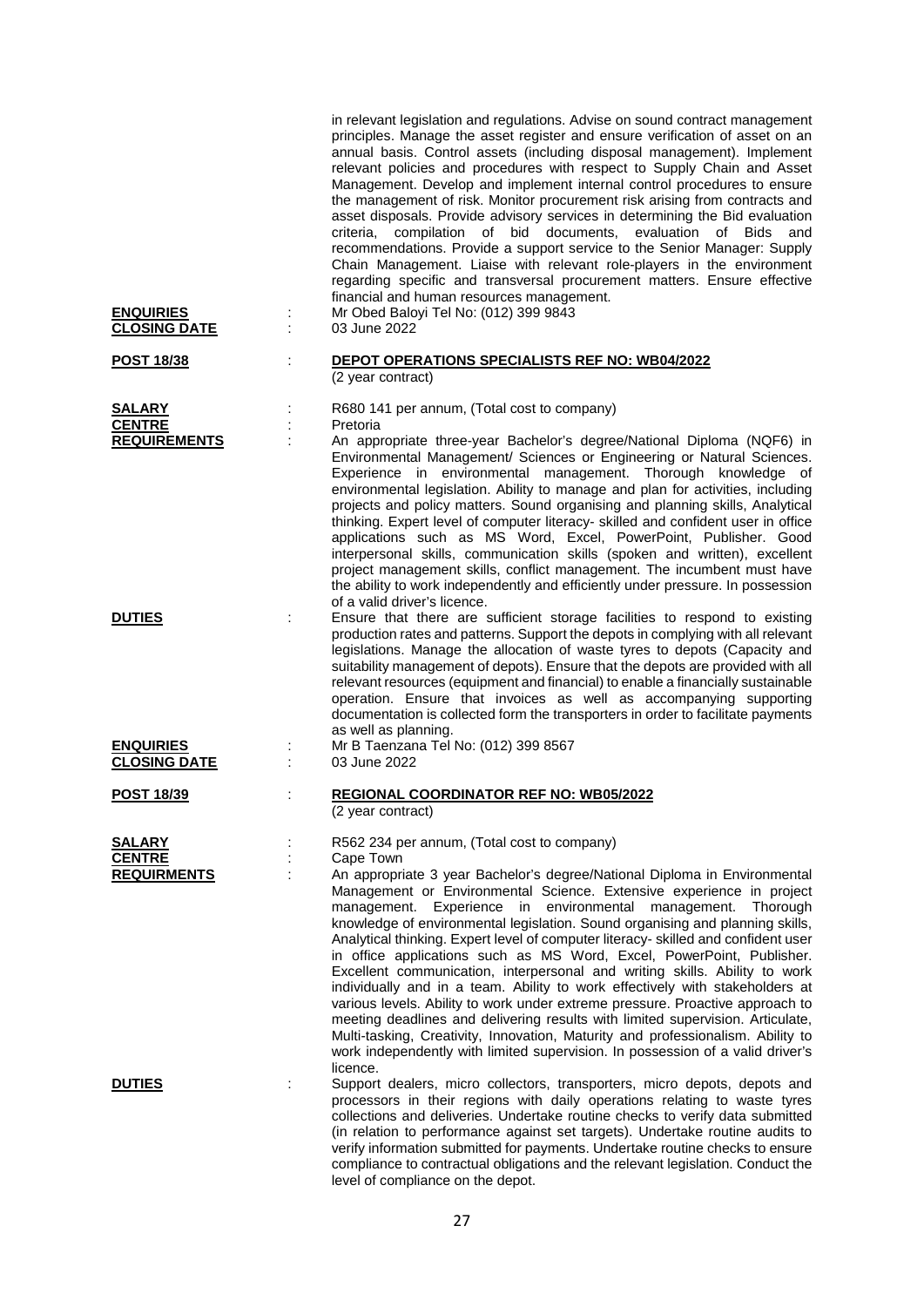| <b>ENQUIRIES</b><br><b>CLOSING DATE</b>               | Mr Blessing Taenzana Tel No: (012) 399 8567<br>03 June 2022                                                                                                                                                                                                                                                                                                                                                                                                                                                                                                                                                                                                                                                                                                                                                                                                                                                                                                                                                                                                                                                                                                                                                                                                                                                                                                                                                                                                                                                                                                                                                                                                                                                                                                                                                                                                                                                                                                                                                                                                                                                                                                  |
|-------------------------------------------------------|--------------------------------------------------------------------------------------------------------------------------------------------------------------------------------------------------------------------------------------------------------------------------------------------------------------------------------------------------------------------------------------------------------------------------------------------------------------------------------------------------------------------------------------------------------------------------------------------------------------------------------------------------------------------------------------------------------------------------------------------------------------------------------------------------------------------------------------------------------------------------------------------------------------------------------------------------------------------------------------------------------------------------------------------------------------------------------------------------------------------------------------------------------------------------------------------------------------------------------------------------------------------------------------------------------------------------------------------------------------------------------------------------------------------------------------------------------------------------------------------------------------------------------------------------------------------------------------------------------------------------------------------------------------------------------------------------------------------------------------------------------------------------------------------------------------------------------------------------------------------------------------------------------------------------------------------------------------------------------------------------------------------------------------------------------------------------------------------------------------------------------------------------------------|
| <u>POST 18/40</u>                                     | <b>ASSISTANT DIRECTOR: OCCUPATIONAL HEALTH AND SAFETY REF</b><br>NO: CMS08/2022                                                                                                                                                                                                                                                                                                                                                                                                                                                                                                                                                                                                                                                                                                                                                                                                                                                                                                                                                                                                                                                                                                                                                                                                                                                                                                                                                                                                                                                                                                                                                                                                                                                                                                                                                                                                                                                                                                                                                                                                                                                                              |
| <b>SALARY</b><br><b>CENTRE</b><br><b>REQUIREMENTS</b> | R382 245 per annum<br>Pretoria<br>A Bachelor's Degree/ National Diploma (NQF6) in Occupational Health and<br>Safety or relevant qualification in the related field. Registration with one of the<br>OHS related professional associations. In possession of SAMTRAC certificate<br>or equivalent qualification. A minimum of 3years' experience in the related field<br>at Supervisory level. Knowledge of OHS Legislation, COIDA and Public<br>Services Regulations and procedures. Understanding of financial, contract and<br>project management. Ability to gather and analyse information. Ability to<br>interpret and apply policies, directives and prescripts. The incumbent must be<br>energetic, reliable, and honest. Good interpersonal relations skills,                                                                                                                                                                                                                                                                                                                                                                                                                                                                                                                                                                                                                                                                                                                                                                                                                                                                                                                                                                                                                                                                                                                                                                                                                                                                                                                                                                                        |
| <b>DUTIES</b><br><b>ENQUIRIES</b>                     | Communication skills (verbal and writing), organising and planning skills. Tack<br>and diplomacy. Ability to work individually and in a team. Ability to work with<br>difficult persons and to resolve conflict. Must have a valid driver's license.<br>Willingness to travel extensively, work long hours under pressure.<br>Provide compliance to Occupational Health and Safety requirements. Monitor<br>the OHS implementation plan based on the risk assessment and<br>recommendations with reference to the OHS structure. Identify OHS hazards<br>and intervene to address compliance shortcomings. Facilitate the health and<br>safety committee meetings on quarterly basis. Facilitate OHS awareness<br>campaigns. Displays health and safety information on notice boards for<br>awareness. Prepare a presentation on OHS matters for departmental<br>workshops, inductions and branch meetings. Facilitate the appointment of a<br>national OHS Programme Manager, OHS Programme Coordinator, OHS<br>Representatives and a Health and Safety Committee; and any other OHS legal<br>appointments that are required to effectively implement an OHS Programme.<br>Carry out building inspections to enforce healthy and safety regulations within<br>DEA work environment. Ensure that inspections are conducted. Monitor<br>compliance on inspections conducted by OHS structures. Investigation of<br>identified Occupational health and safety hazards at head office and regional<br>offices. Develop the work incident reporting tool, update and monitor to ensure<br>compliance with OHS Act within the department. Update and monitor the<br>reported incidents, including near misses. Providing an analysis of these to<br>health and safety committee meetings on a monthly basis. Develop,<br>implement, review and update OHS policy statements, and policy guidelines in<br>line with the OHS Act. Participate at all OHS Departmental forums.<br>Communicate the draft policy through various structures for input.<br>Communicate the approved policy to all employees. Supervision of staff.<br>Mr B Mtshali Tel No: 012 399 9099 |
| <b>CLOSING DATE</b>                                   | 13 June 2022<br><b>LOGISTICS</b><br><b>REF</b><br>NO:<br><b>ASSISTANT</b>                                                                                                                                                                                                                                                                                                                                                                                                                                                                                                                                                                                                                                                                                                                                                                                                                                                                                                                                                                                                                                                                                                                                                                                                                                                                                                                                                                                                                                                                                                                                                                                                                                                                                                                                                                                                                                                                                                                                                                                                                                                                                    |
| <b>POST 18/41</b>                                     | <u>DIRECTOR:</u><br><b>MANAGEMENT</b><br>CFO12/2022                                                                                                                                                                                                                                                                                                                                                                                                                                                                                                                                                                                                                                                                                                                                                                                                                                                                                                                                                                                                                                                                                                                                                                                                                                                                                                                                                                                                                                                                                                                                                                                                                                                                                                                                                                                                                                                                                                                                                                                                                                                                                                          |
| SALARY<br><b>CENTRE</b><br><b>REQUIREMENTS</b>        | R382 245 per annum<br>Pretoria<br>A Bachelor's Degree/National Diploma (NQF 6) in Logistics Management or<br>equivalent qualification in the related field plus a minimum of 3 years of<br>experience in Logistics management at Supervisory level. Knowledge of<br>Logistics management and business practices. Ability to implement logistics<br>management systems and controls. The incumbent must have in-depth<br>understanding of Supply Chain Management processes. Candidate should<br>portray the following competencies: good communication skills, people<br>management, policy analysis and development, risk and compliance<br>stakeholder management and communication,<br>management,<br>good<br>interpersonal relations and should be prepared to work under pressure.<br>Knowledge and understanding of leadership, delegation and empowerment<br>and report writing. The incumbent must have the knowledge of the following:<br>Public Service Regulation, PFMA, Treasury Regulation, and Treasury                                                                                                                                                                                                                                                                                                                                                                                                                                                                                                                                                                                                                                                                                                                                                                                                                                                                                                                                                                                                                                                                                                                                        |

Prescripts i.e. Circulars, Practice Notes and computer software packages is essential: MS Package (i.e. Word, Excel, and PowerPoint), Microsoft Outlook.